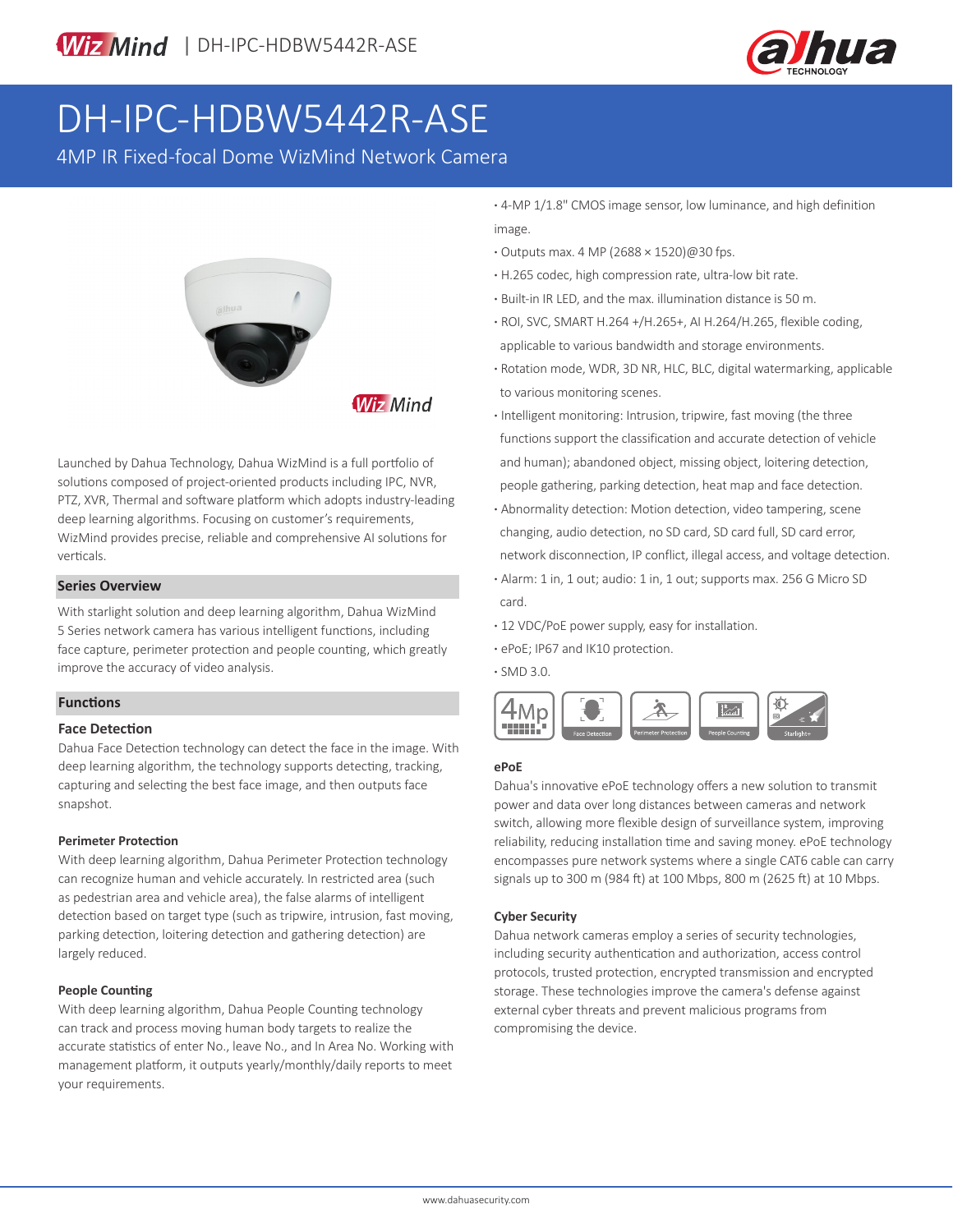Wiz Mind | DH-IPC-HDBW5442R-ASE

# **Protection (IP67, IK10, wide voltage)**

IP67: The camera passes a series of strict test on dust and soak. It has dust-proof function, and the enclosure can works normal after soaking in 1 m deep water for 30 minutes.

IK10: The enclosure can stand the punch more than 5 times from a 5 kg hammer falling from a height of 40 cm (Impact energy is 20J).

Wide voltage: The camera allows ±30% (for some power supplies) input voltage tolerance (wide voltage range), and it is widely applied to outdoor environment with instable voltage.

# **Technical Specification**

# Camera

| Image Sensor                    |                   | 1/1.8" CMOS                                                                                                                                                              |                       |                      |                                |
|---------------------------------|-------------------|--------------------------------------------------------------------------------------------------------------------------------------------------------------------------|-----------------------|----------------------|--------------------------------|
| Max. Resolution                 |                   | 2688 (H) × 1520 (V)                                                                                                                                                      |                       |                      |                                |
| <b>ROM</b>                      |                   | 128 MB                                                                                                                                                                   |                       |                      |                                |
| <b>RAM</b>                      |                   | 512 MB                                                                                                                                                                   |                       |                      |                                |
| <b>Scanning System</b>          |                   | Progressive                                                                                                                                                              |                       |                      |                                |
| <b>Electronic Shutter Speed</b> |                   | Auto/Manual 1/3 s-1/100,000 s                                                                                                                                            |                       |                      |                                |
| Min. Illumination               |                   | 0.002 lux@F1.6 (Color, 30 IRE)<br>0.0002 lux@F1.6 (B/W, 30 IRE)<br>0 lux (Illuminator on)                                                                                |                       |                      |                                |
| S/N Ratio                       |                   | $>56$ dB                                                                                                                                                                 |                       |                      |                                |
| <b>Illumination Distance</b>    |                   | 50 m (164.04 ft) (IR)                                                                                                                                                    |                       |                      |                                |
| Illuminator On/Off Control      |                   | Auto; manual                                                                                                                                                             |                       |                      |                                |
| <b>Illuminator Number</b>       |                   | 1 (IR LED)                                                                                                                                                               |                       |                      |                                |
| Pan/Tilt/Rotation Range         |                   | Pan: 0°-355°<br>Tilt: 0°-75°<br>Rotation: 0°-355°                                                                                                                        |                       |                      |                                |
| Lens                            |                   |                                                                                                                                                                          |                       |                      |                                |
| Lens Type                       |                   | Fixed-focal                                                                                                                                                              |                       |                      |                                |
| Lens Mount                      |                   | M16                                                                                                                                                                      |                       |                      |                                |
| Focal Length                    |                   | 2.8 mm; 3.6 mm; 6 mm                                                                                                                                                     |                       |                      |                                |
| Max. Aperture                   |                   | F1.6                                                                                                                                                                     |                       |                      |                                |
| <b>Field of View</b>            |                   | 2.8 mm: Horizontal: 113°; Vertical: 60°; Diagonal: 134°<br>3.6 mm: Horizontal: 89°; Vertical: 48°; Diagonal: 104°<br>6 mm: Horizontal: 56°; Vertical: 31°; Diagonal: 65° |                       |                      |                                |
| Iris Control                    |                   | Fixed                                                                                                                                                                    |                       |                      |                                |
| Close Focus Distance            |                   | 2.8 mm: 1.3 m (4.27 ft)<br>3.6 mm: 1.9 m (6.23 ft)<br>6mm: 3.8 m (12.47 ft)                                                                                              |                       |                      |                                |
|                                 | Lens              | Detect                                                                                                                                                                   | Observe               | Recognize            | Identify                       |
| <b>DORI</b><br><b>Distance</b>  | 2.8 <sub>mm</sub> | 57.9 m<br>(189.96 ft)                                                                                                                                                    | 23.2 m<br>(76.12 ft)  | 11.6 m<br>(38.06 ft) | 5.8 <sub>m</sub><br>(19.03 ft) |
|                                 | 3.6 <sub>mm</sub> | 71.7 m<br>(235.34 ft)                                                                                                                                                    | 28.7 m<br>(94.16 ft)  | 14.3 m<br>(46.92 ft) | 7.2 <sub>m</sub><br>(23.62 ft) |
|                                 | 6 <sub>mm</sub>   | 113.1 m<br>(371.06 ft)                                                                                                                                                   | 45.2 m<br>(148.29 ft) | 22.6 m<br>(74.15 ft) | 11.3 m<br>(37.07 ft)           |
| $C$ mart $D$ uan                |                   |                                                                                                                                                                          |                       |                      |                                |

Smart Event

IVS Abandoned object; missing object

| Heat Map                       | Yes                                                                                                                                                                                                                                                                                                                          |  |  |  |  |
|--------------------------------|------------------------------------------------------------------------------------------------------------------------------------------------------------------------------------------------------------------------------------------------------------------------------------------------------------------------------|--|--|--|--|
| Professional, intelligent      |                                                                                                                                                                                                                                                                                                                              |  |  |  |  |
| IVS (Perimeter Protection)     | Intrusion, tripwire, fast moving (the three functions<br>support the classification and accurate detection<br>of vehicle and human); loitering detection, people<br>gathering, and parking detection                                                                                                                         |  |  |  |  |
| <b>SMD 3.0</b>                 | Less false alarm, longer detection distance                                                                                                                                                                                                                                                                                  |  |  |  |  |
| <b>Face Detection</b>          | Face detection; track; snapshot; snapshot optimization;<br>optimal face snapshot upload; face enhancement; face<br>exposure; face snapshot set as face, one-inch photo<br>or custom; 3 snapshot strategies (real-time snapshot,<br>optimization snapshot and quality first); face angle filter;<br>optimization time setting |  |  |  |  |
| <b>People Counting</b>         | Tripwire people counting, generating and exporting<br>report (day/month); people counting in area; queue<br>management; 4 rules can be set for tripwire, people<br>counting in area and queue management.                                                                                                                    |  |  |  |  |
| Smart Search                   | Work together with Smart NVR to perform refine<br>intelligent search, event extraction and merging to event<br>videos                                                                                                                                                                                                        |  |  |  |  |
| Video                          |                                                                                                                                                                                                                                                                                                                              |  |  |  |  |
| Video Compression              | H.265; H.264; H.264H; H.264B; MJPEG (Only supported<br>by the sub stream)                                                                                                                                                                                                                                                    |  |  |  |  |
| <b>Smart Codec</b>             | Smart H.265+; Smart H.264+                                                                                                                                                                                                                                                                                                   |  |  |  |  |
| AI Coding                      | AI H.265; AI H.264                                                                                                                                                                                                                                                                                                           |  |  |  |  |
| Video Frame Rate               | Main stream: 2688 × 1520 (1 fps-25/30 fps) /1920 ×<br>1080 (1 fps-50/60 fps)<br>Sub stream: D1@(1-25/30 fps)<br>Third stream: 1080p@(1-25/30 fps)<br>*The values above are the max. frame rates of each<br>stream; for multiple streams, the values will be subjected<br>to the total encoding capacity.                     |  |  |  |  |
| <b>Stream Capability</b>       | 3 streams                                                                                                                                                                                                                                                                                                                    |  |  |  |  |
| Resolution                     | 4M (2688 × 1520); 3M (2304 × 1296); 1080p (1920 ×<br>1080); 1.3M (1280 × 960); 720p (1280 × 720); D1 (704<br>× 576/704 × 480); VGA (640 × 480); CIF (352 × 288/352<br>$\times$ 240)                                                                                                                                          |  |  |  |  |
| <b>Bit Rate Control</b>        | CBR/VBR                                                                                                                                                                                                                                                                                                                      |  |  |  |  |
| Video Bit Rate                 | H.264: 3 kbps-20480 kbps<br>H.265: 3 kbps-20480 kbps                                                                                                                                                                                                                                                                         |  |  |  |  |
| Day/Night                      | Auto(ICR)/Color/B/W                                                                                                                                                                                                                                                                                                          |  |  |  |  |
| <b>BLC</b>                     | Yes                                                                                                                                                                                                                                                                                                                          |  |  |  |  |
| <b>HLC</b>                     | Yes                                                                                                                                                                                                                                                                                                                          |  |  |  |  |
| <b>WDR</b>                     | 140 dB                                                                                                                                                                                                                                                                                                                       |  |  |  |  |
| Scene Self-adaptation<br>(SSA) | Yes                                                                                                                                                                                                                                                                                                                          |  |  |  |  |
| <b>White Balance</b>           | Auto; natural; street lamp; outdoor; manual; regional<br>custom                                                                                                                                                                                                                                                              |  |  |  |  |
| Gain Control                   | Auto; manual                                                                                                                                                                                                                                                                                                                 |  |  |  |  |
| Noise Reduction                | 3D <sub>NR</sub>                                                                                                                                                                                                                                                                                                             |  |  |  |  |
| <b>Motion Detection</b>        | OFF/ON (4 areas, rectangular)                                                                                                                                                                                                                                                                                                |  |  |  |  |
| Region of Interest (RoI)       | Yes (4 areas)                                                                                                                                                                                                                                                                                                                |  |  |  |  |
| Defog                          | Yes                                                                                                                                                                                                                                                                                                                          |  |  |  |  |
| Image Rotation                 | 0°/90°/180°/270° (Support 90°/270° with 4M resolution<br>and lower)                                                                                                                                                                                                                                                          |  |  |  |  |
| Mirror                         | Yes                                                                                                                                                                                                                                                                                                                          |  |  |  |  |
|                                |                                                                                                                                                                                                                                                                                                                              |  |  |  |  |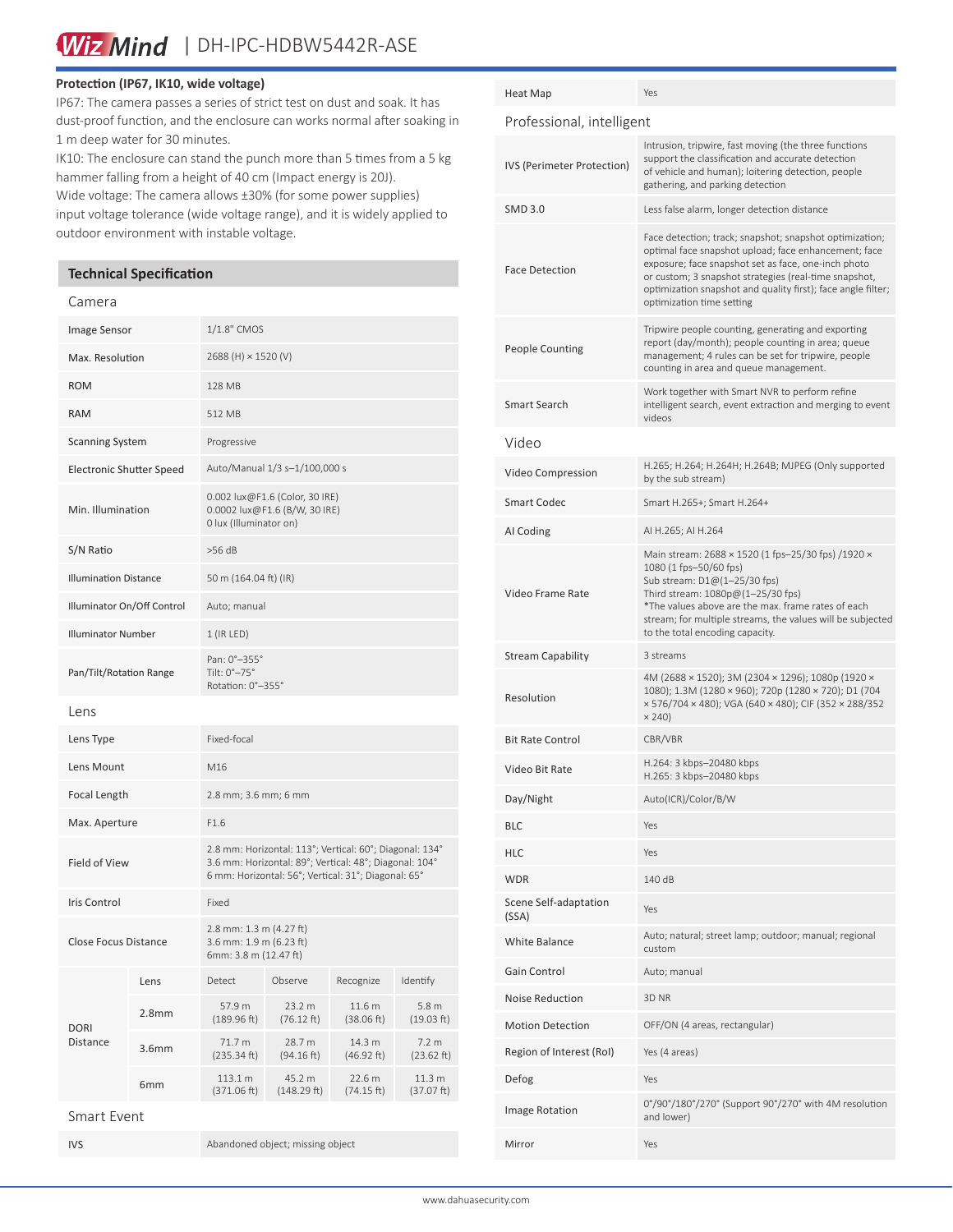# Wiz Mind | DH-IPC-HDBW5442R-ASE

| <b>Privacy Masking</b>       | 8 areas                                                                                                                                                                                                                                                                                                                                                                                                                                                  |  |  |  |  |
|------------------------------|----------------------------------------------------------------------------------------------------------------------------------------------------------------------------------------------------------------------------------------------------------------------------------------------------------------------------------------------------------------------------------------------------------------------------------------------------------|--|--|--|--|
| Audio                        |                                                                                                                                                                                                                                                                                                                                                                                                                                                          |  |  |  |  |
| <b>Audio Compression</b>     | PCM; G.711a; G.711Mu; G.726; G.723                                                                                                                                                                                                                                                                                                                                                                                                                       |  |  |  |  |
| Alarm                        |                                                                                                                                                                                                                                                                                                                                                                                                                                                          |  |  |  |  |
| Alarm Event                  | No SD card; SD card full; SD card error; network<br>disconnection; IP conflict; illegal access;<br>voltage detection; motion detection; video tampering;<br>tripwire; intrusion; fast moving; abandoned object;<br>missing object; loitering detection; people gathering;<br>parking detection; scene changing; audio detection;<br>external alarm; face detection; SMD; people counting in<br>area; stay detection; people counting; security exception |  |  |  |  |
| Network                      |                                                                                                                                                                                                                                                                                                                                                                                                                                                          |  |  |  |  |
| Network Port                 | RJ-45 (10/100 Base-T)                                                                                                                                                                                                                                                                                                                                                                                                                                    |  |  |  |  |
| SDK and API                  | Yes                                                                                                                                                                                                                                                                                                                                                                                                                                                      |  |  |  |  |
| <b>Cyber Security</b>        | Video encryption; Firmware encryption; Configuration<br>encryption; Digest; WSSE; Account lockout; Security logs;<br>IP/MAC filtering; Generation and importing of X.509<br>certification; syslog; HTTPS; 802.1x; Trusted boot; Trusted<br>execution; Trusted upgrade                                                                                                                                                                                    |  |  |  |  |
| Network Protocol             | IPv4; IPv6; HTTP; HTTPS; TCP; UDP; ARP; RTP; RTSP; RTCP;<br>RTMP; SMTP; FTP; SFTP; DHCP; DNS; DDNS; QoS; UPnP;<br>NTP; Multicast; ICMP; IGMP; NFS; SAMBA; PPPoE; 802.1x;<br><b>SNMP</b>                                                                                                                                                                                                                                                                  |  |  |  |  |
| Interoperability             | ONVIF (Profile S/Profile G/Profile T); CGI; Milestone; P2P                                                                                                                                                                                                                                                                                                                                                                                               |  |  |  |  |
| User/Host                    | 20 (Total bandwidth: 80 M)                                                                                                                                                                                                                                                                                                                                                                                                                               |  |  |  |  |
| Storage                      | FTP; SFTP; Micro SD card (support max. 256 GB); NAS                                                                                                                                                                                                                                                                                                                                                                                                      |  |  |  |  |
| <b>Browser</b>               | IE: IE 8 and later<br>Chrome<br>Firefox                                                                                                                                                                                                                                                                                                                                                                                                                  |  |  |  |  |
| Management Software          | Smart PSS; DSS; DMSS                                                                                                                                                                                                                                                                                                                                                                                                                                     |  |  |  |  |
| <b>Mobile Client</b>         | iOS; Android                                                                                                                                                                                                                                                                                                                                                                                                                                             |  |  |  |  |
| Certification                |                                                                                                                                                                                                                                                                                                                                                                                                                                                          |  |  |  |  |
| Certifications               | CE-LVD: EN60950-1<br>CE-EMC: Electromagnetic Compatibility Directive<br>2014/30/EU<br>FCC: 47 CFR FCC Part 15, Subpart B<br>UL/CUL:<br>UL60950-1<br>CAN/CSA C22.2 No.60950-1-07                                                                                                                                                                                                                                                                          |  |  |  |  |
| Port                         |                                                                                                                                                                                                                                                                                                                                                                                                                                                          |  |  |  |  |
| Audio Input                  | 1 channel (RCA port)                                                                                                                                                                                                                                                                                                                                                                                                                                     |  |  |  |  |
| Audio Output                 | 1 channel (RCA port)                                                                                                                                                                                                                                                                                                                                                                                                                                     |  |  |  |  |
| Alarm Input                  | 1 channel in: 5mA 3V-5V DC                                                                                                                                                                                                                                                                                                                                                                                                                               |  |  |  |  |
| Alarm Output                 | 1 channel out: 300mA 12V DC                                                                                                                                                                                                                                                                                                                                                                                                                              |  |  |  |  |
| Power                        |                                                                                                                                                                                                                                                                                                                                                                                                                                                          |  |  |  |  |
| Power Supply                 | 12 VDC/PoE (802.3af)/ePoE                                                                                                                                                                                                                                                                                                                                                                                                                                |  |  |  |  |
| Power Consumption            | Basic: 2.8 W (12 VDC); 3.3 W (PoE)<br>Max. (H.265 + three streams + intelligence on + IR on):<br>5.6 W (12 VDC); 6.1 W (PoE)                                                                                                                                                                                                                                                                                                                             |  |  |  |  |
| Environment                  |                                                                                                                                                                                                                                                                                                                                                                                                                                                          |  |  |  |  |
| <b>Operating Temperature</b> | -40 °C to +60 °C (-40 °F to +140 °F)                                                                                                                                                                                                                                                                                                                                                                                                                     |  |  |  |  |

Operating Humidity ≤95%

| Storage Temperature       | $-40$ °C to +60 °C (-40 °F to +140 °F)         |
|---------------------------|------------------------------------------------|
| Protection                | IP67; IK10                                     |
| Structure                 |                                                |
| Casing                    | Metal + plastic                                |
| <b>Product Dimensions</b> | $\Phi$ 122 mm × 88.9 mm (4.80" × $\Phi$ 3.50") |
| Net Weight                | 470 g (1.03 lb)                                |
| <b>Gross Weight</b>       | 630 g (1.39 lb)                                |

| <b>Ordering Information</b> |                       |                                                         |  |  |
|-----------------------------|-----------------------|---------------------------------------------------------|--|--|
| Type                        | Model                 | Description                                             |  |  |
| 4MP Camera                  | DH-IPC-HDBW5442RP-ASF | 4MP IR Fixed-focal Dome<br>WizMind Network Camera, PAL  |  |  |
|                             | DH-IPC-HDBW5442RN-ASF | 4MP IR Fixed-focal Dome<br>WizMind Network Camera, NTSC |  |  |
|                             | PFB203W               | Wall Mount Bracket                                      |  |  |
|                             | <b>PFA152-F</b>       | Pole Mount Bracket                                      |  |  |
|                             | PFB220C               | Ceiling Mount Bracket                                   |  |  |
|                             | <b>PFA151</b>         | Corner Mount Bracket                                    |  |  |
| Accessories<br>(Optional)   | <b>PFA137</b>         | Junction box                                            |  |  |
|                             | <b>PFA106</b>         | Mount Adapter                                           |  |  |
|                             | <b>PFM321D</b>        | 12 VDC 1A Power Adapter                                 |  |  |
|                             | PFM900-F              | Integrated Mount Tester                                 |  |  |
|                             | TF-P100/256G          | MicroSD Memory Card                                     |  |  |